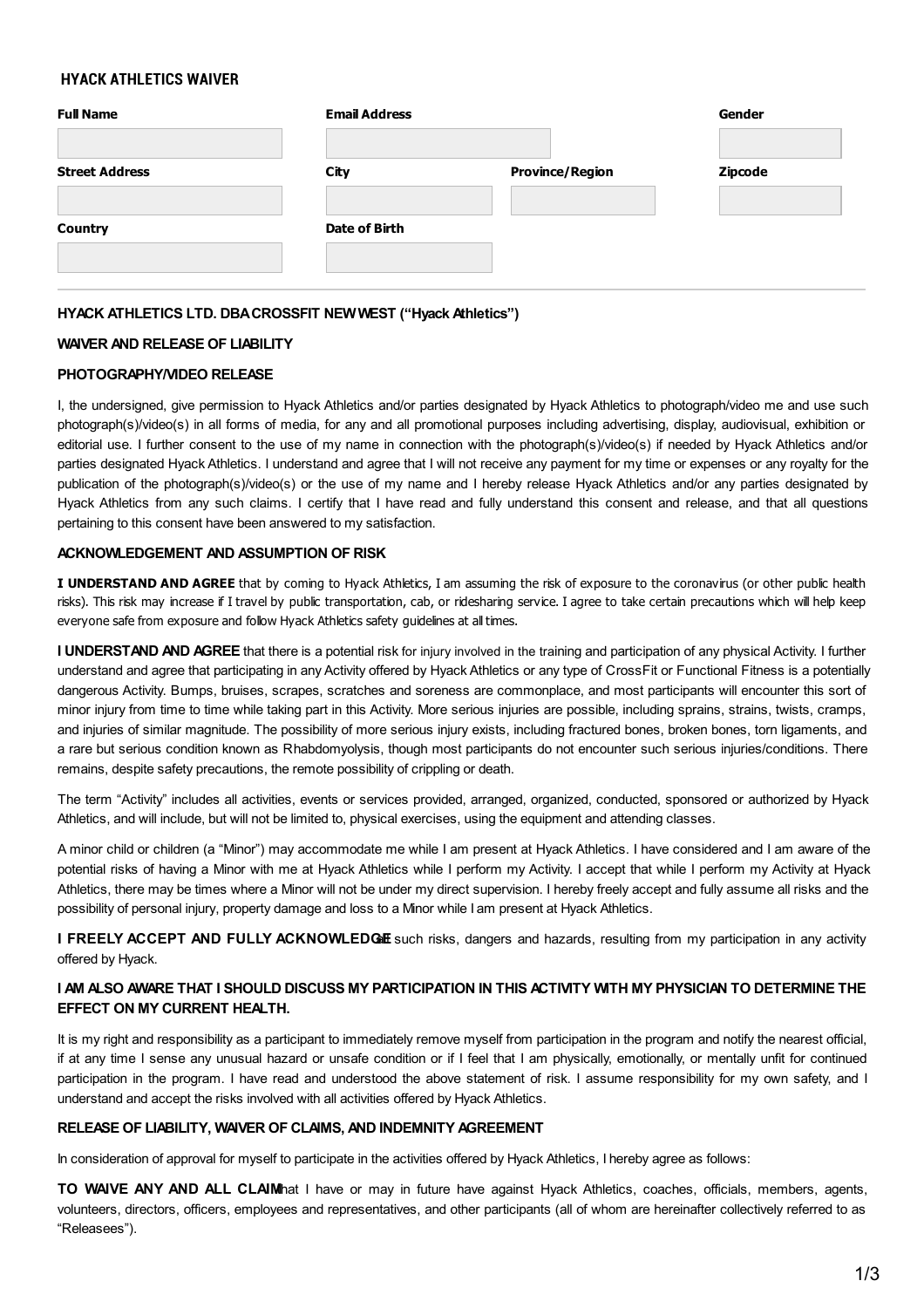**I** HAVE READ understood and agree with the statements in the ACKNOWLEDGEMENT AND ASSUMPTION OF RISS Kion of this document, and by assuming and acknowledging this risk, I completely absolve all from any and all liability for loss, damage, injury or expense that I may suffer, that a third party may suffer, or that my next of kin may suffer as a result of my participation in any of the activities and/or programs offered by the Releasees, **DUE TO ANY CAUSE WHATSOEVE**.**R**I acknowledge my responsibility to ensure adequate medical personal health, dental and accident insurance coverage, as well as protection of my personal possessions.

**IN ENTERING INTO THIS AGREEMEN<sub>I</sub>** and relying upon any oral or written representations or statements made by the Releasees other than what is set forth in this agreement.

# I HAVE READ AND UNDERSTOOD THIS AGREEMENT AND I AM AWARE THAT BY SIGNING THIS AGREEMENT I AM W **CERTAIN LEGAL RIGHTS WHICH I OR MY HEIRS, NEXT OF KIN, EXECUTORS, ADMINISTRATORS OR ASSIGNS MAY HAVE AGAINST THE RELEASEE.**

If any portion of this agreement is held invalid, I agree that the remainder of the agreement shall remain in full legal force and effect.

If I am signing on behalf of a minor child, I also give full permission for any person connected with Hyack Athletics to administer first-aid deemed necessary, and in case of serious illness or injury, I give permission to call for medical and or surgical care for the child and to transport to the child to a medical facility deemed necessary for the well-being of the child.

**INDEMNIFICATION:** I recognize that there is risk involved in the types of activities offered by Hyack Athletics. Therefore I accept all financial responsibility for any injury that the participant may cause either to him/herself or to any other participant due to my negligence. Should the above-mentioned parties, or anyone acting on their behalf, be required to incur attorney's fees and costs to enforce this agreement, I agree to reimburse them for such fees and costs. I further agree to indemnify and hold harmless the Releasees from liability for the injury or death of any person(s) and damage to property that may result from my negligent or intentional act or omission while participating in activities offered by Hyack Athletics, at the main building(s) or abroad. This includes, but is not limited to parks, recreational areas, playgrounds, areas adjacent to the main building, and/or any area selected for training by Hyack Athletics.



 $\Box$  I agree to these terms.

**How did you hear about CFNW? Who referred you to us?** \*

**Do you take any prescription Medications?** \*  $\Box$  Yes  $\Box$  No

**If yes, please list**

**Do you have any medical conditions like Diabetes, Asthma, high Blood Pressure, heart condition etc.?** \*  $\Box$  Yes  $\Box$  No

**If yes, please explain**